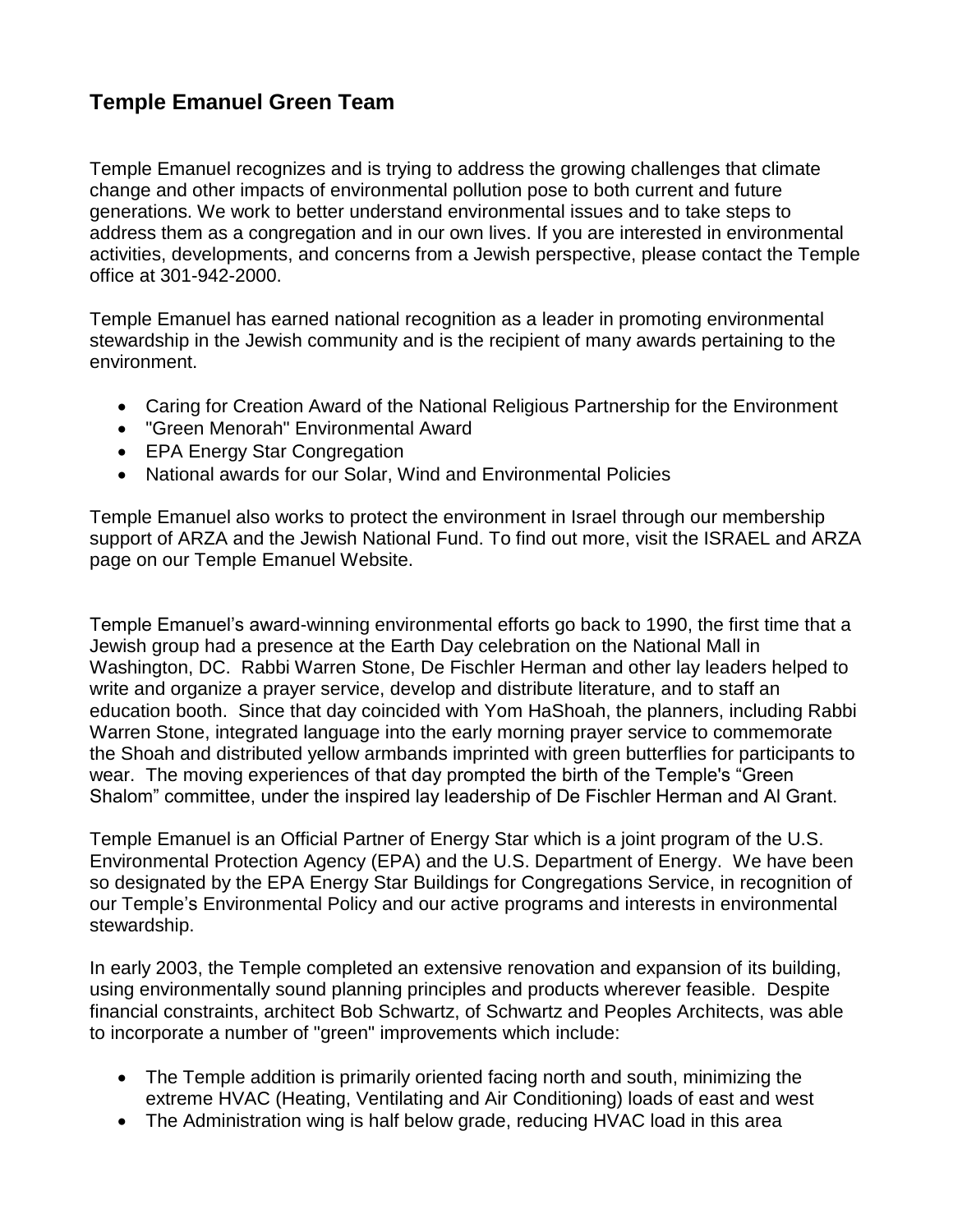- The insulation in the existing building was upgraded and the new work was well insulated.
- Disturbance of the site was minimized. Only one mature tree was removed and the drainage was unaltered
- The windows are double glazed with low-E glass (coatings that reduce heat loss in the winter and substantially reduce solar heat gain both in winter and in summer thereby improving energy efficiency).
- Environmentally friendly building materials were used including: Wheat-board as the countertop material in the library; the lobby floor is linoleum, the alternate worship space floor is bamboo and the floor in the classroom wing is made of 80% recycled material.
- Fresh air requirements are modulated in the social hall so that outside air does not have to be conditioned when the space is not in use.
- Fluorescent lights are used extensively throughout, minimizing electric usage

Similar environmentally sound principles were followed during the 2011 renovations in our school wing.

The next time you're at the Temple, be sure to see the magnificent photograph which is part of the 2005 Creation Care Award that Temple Emanuel received from the National Religious Partnership for the Environment "...in recognition of faithful, creative and exemplary efforts in caring for creation." The photograph, taken by Clyde Butcher a preeminent American wilderness photographer, and the information about the award are displayed on the immediate left wall when you enter the Social Hall.

Greening Your Life and Home – Suggestions from the Green Team

- 1. Drive less walk, bike, take public transit or carpool.
- 2. Be an active recycling participant at home and at work.
- 3. Use refillable water bottles instead of purchasing bottled water
- 4. Replace incandescent bulbs with energy efficient light sources compact fluorescents and LEDs (as they become less expensive).
- 5. Adjust your thermostats by 2 or 3 degrees down in the winter and up in the summer
- 6. If you have large heating or cooling bills, have a household energy audit performed by a reputable organization. They will identify areas of leaks and make suggestions for remediation of problems.
- 7. Add additional attic insulation, if needed
- 8. If replacing windows or doors, use energy efficient models with double panes and low-E glass.
- 9. Investigate using an alternative energy supplier for your electricity that uses renewable energy sources such as solar or wind power. There are a number of companies that will provide renewable electricity generation at similar cost to what you currently are paying for electricity generated by coal burning plants.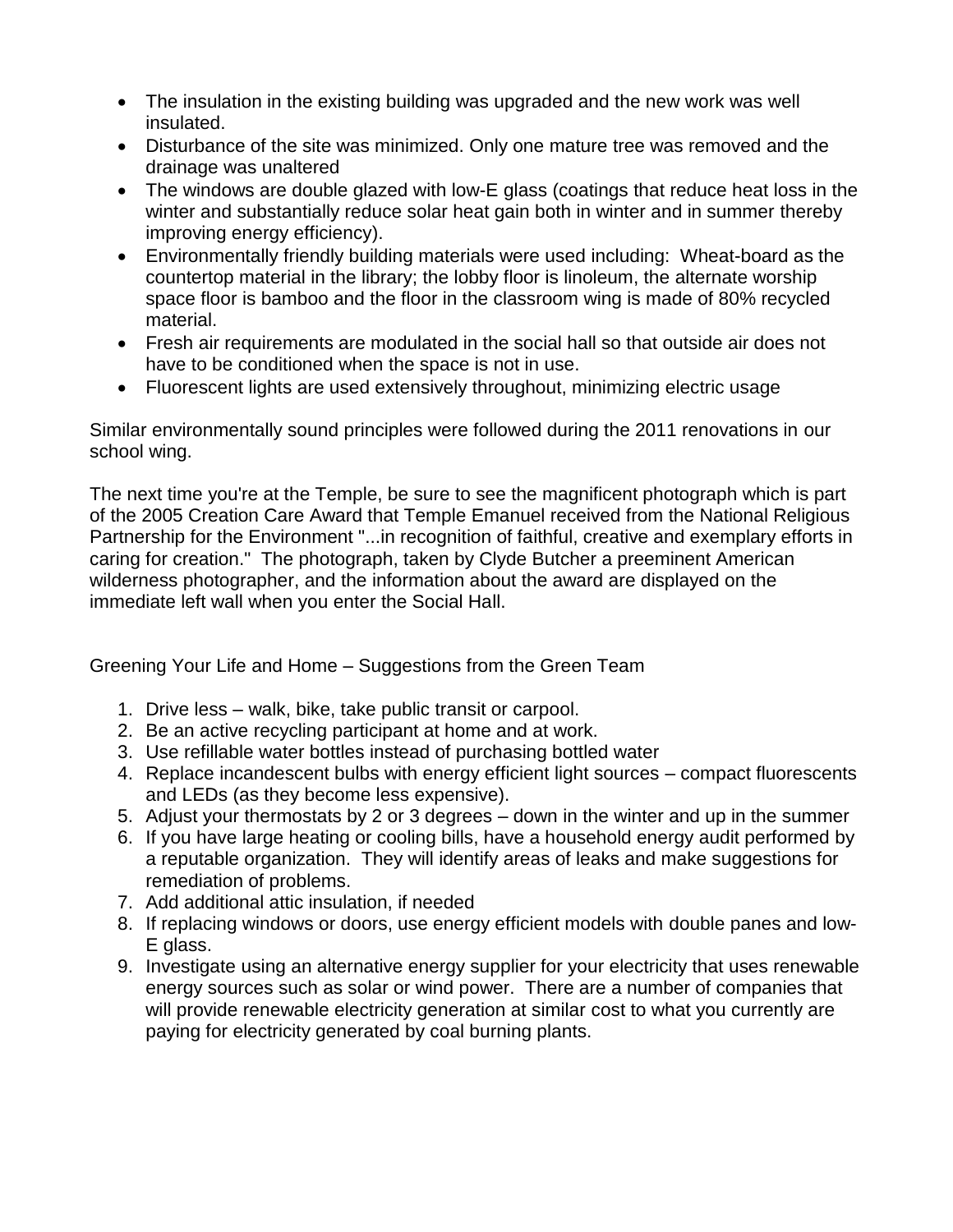### **Environmental Policy Statement**

#### INTRODUCTION

In 1992, the Temple Emanuel Board of Trustees adopted an environmental policy statement which contained a number of environmental goals and reflected the Temple's strong commitment to the ecological principles of Judaism.

Since that time, a number of goals have been implemented, including the installation of a solar collector for operating the eternal light, an energy audit (to be repeated in November, 2013, and investigation of several recycling activities and environmentally-friendly products. The Temple's Clergy, lay leaders and the Green Team (previously the Green Shalom Committee) have continually promoted environmental stewardship. The Temple has been recognized nationally for its environmental activities.

During 2010 – 2012 we have updated our building with more energy efficient lighting. Motion sensors have been added to turn off lights in unoccupied areas. The parking areas have enhanced lighting with dark sky compliant, energy efficient LED lighting. We are investigating the possibility of installing solar panels on our roof which may generate as much as 35-40% of our electrical needs.

## **POLICY GOALS**

To continue and expand the scope of the Temple's environmental stewardship and education programs, the Temple Emanuel Board of Trustees reaffirmed the following action-oriented goals in 2013:

1. Schedule periodic energy audits of the Temple's facilities and implement further energy conservation recommendations where feasible.

2. Maintain a comprehensive landscaping plan for the Temple that takes advantage of native plant materials, avoids harmful chemical fertilizers and pesticides, conserves water, and provides aesthetic and environmental benefits.

3. Maintain the small biblically-inspired garden on the Temple grounds, and develop an educational experience relating the plantings to major Jewish holidays. Use native plants as substitutes wherever possible.

4. Work with the Kensington Ministerium, the Coalition on Jewish Life and the Environment (COEJL) and Hazon to promote environmental stewardship at the local, regional, and national levels.

5. Periodically review and evaluate Temple recycling programs. Improve/expand recycling where feasible, including the use of high recycled content paper in the Temple Offices, Religious School and Early Childhood Center. Explore the possibility of using "greening"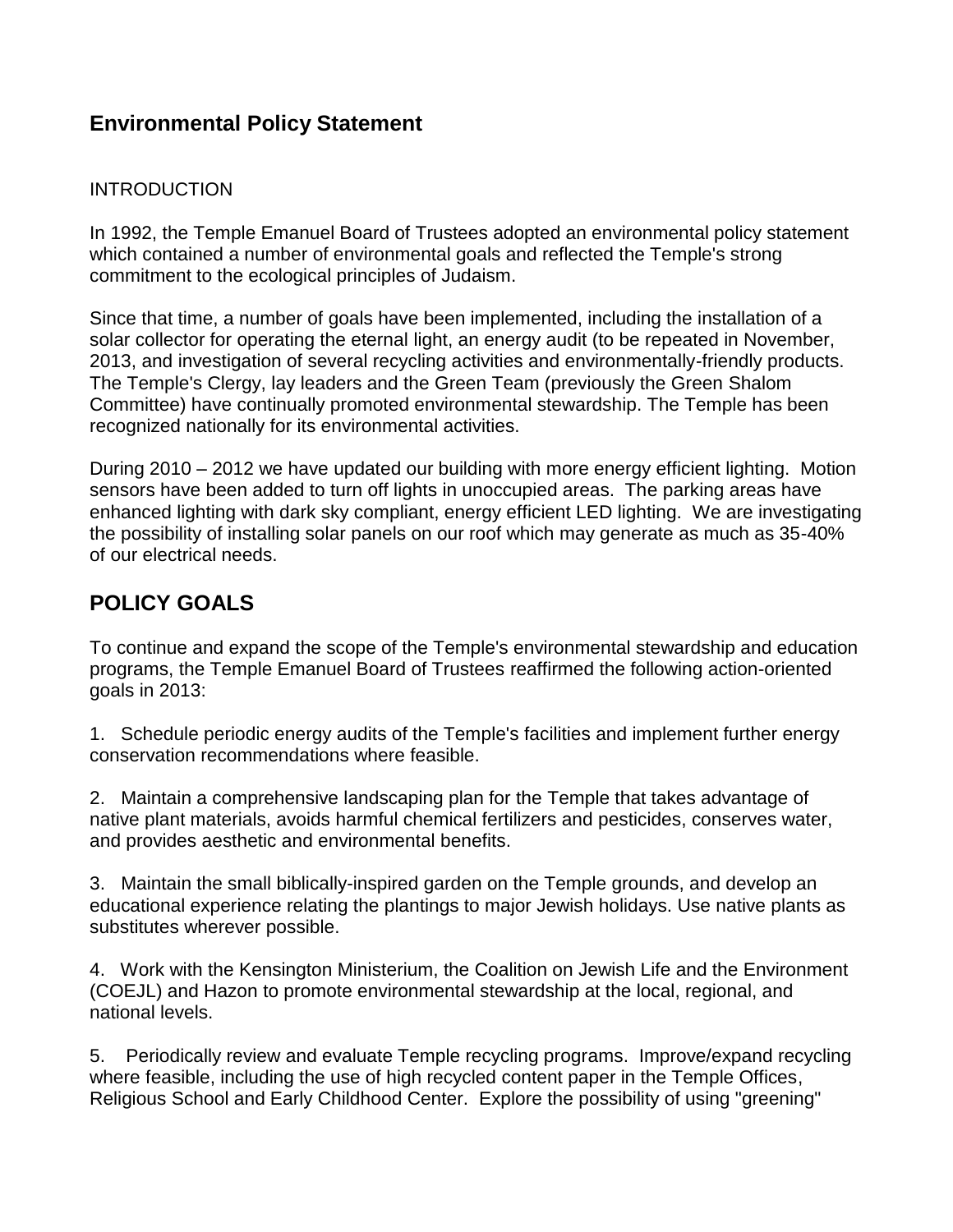strategies in the selection of food and the disposal of waste. Use recyclable materials as much as possible in food service functions.

6. Maintain the use of environmentally friendly cleaning products at the Temple and eliminate the use of any toxic cleaners.

7. Working with the Rabbi and the Green Team, promote environmental awareness and education for all Temple members by:

- a. Conducting an annual Shabbat service with an environmental theme, and a Tu B'Shevat service with a focus on environmental appreciation and healthful foods.
- b. Arranging periodic service-related environmental readings at Shabbat services and also during the High Holiday services.
- c. Providing environmental study opportunities through adult education courses, coffeehouse programs, book reviews, speakers, etc.
- d. Incorporating the Jewish dimension of environmental stewardship into the religious school curricula, including lectures, field trips, readings, discussion, etc.
- e. Conducting a periodic workshop on Judaism and the environment for religious school teachers.
- f. Promoting carpooling and other transportation alternatives that improve air quality and reduce congestion and parking problems.
- g. Working with the Rabbi and the Community Social Action Council, pursue opportunities for environmental advocacy.

# **Temple Partners with GWIPL**

Temple Emanuel has become a partner with Greater Washington Interfaith Power and Light (GWIPL), a nonprofit membership organization of diverse congregations and leaders of Washington's faith community. It is part of a national organization that offers concrete opportunities for congregations and individuals to protect creation. GWIPL helps congregations to use less energy and save money... partners can save 50-80% off retail prices on energy saving devices. GWIPL also helps congregations in the Washington, D.C. area to purchase clean, renewable energy easily and cheaply. Finally, GWIPL provides education materials about energy use and global warming, and worship materials, including prayers, scripture readings, and sermonic materials from many traditions. For more information, visit www.gwipl.org.